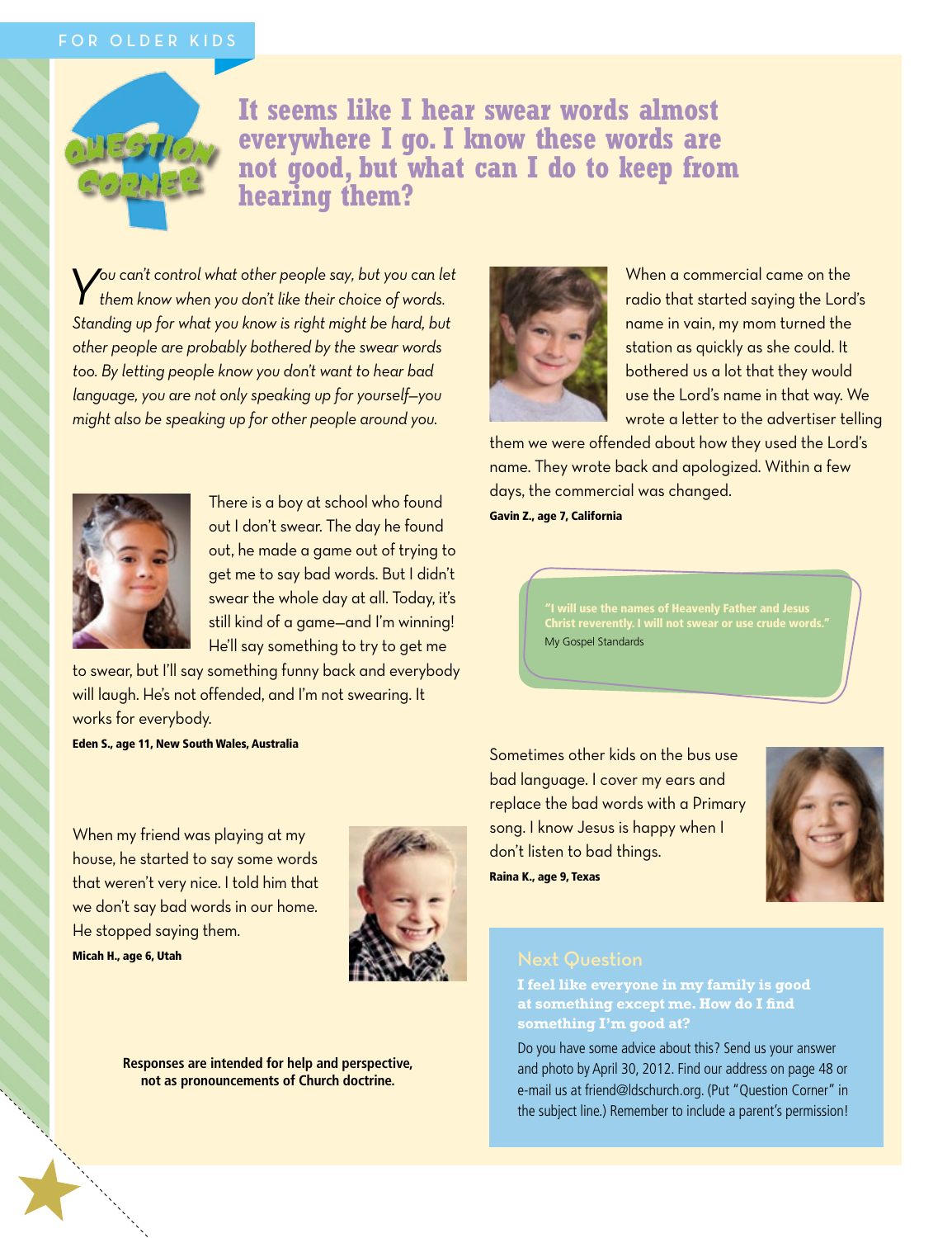*I will keep my mind and body sacred and pure, and I will not partake of things that are harmful to me* (My Gospel Standards).

## Test Your **Health**

**Heavenly Father has blessed you with a body, and He wants you to treat it well. Take this quiz to see how well you are taking care of your body!**



- **1. You and a friend are deciding what to do one afternoon. Which do** 
	- **you choose?**
	- a. Watch TV.
	- b. Go do something active outside.
	- **2. You're reading an exciting book before bed, but it's getting late. What do you do?**
	- a. Put the book away and go to sleep.
	- b. Keep reading. Just a few more chapters!
- **3. Someone at school offers you pills and says they taste like candy. What do you do?**
	- a. Say no.
	- b. Take the pills.
- **4. Vegetables with dinner again? You want dessert instead. What do you do?**
- a. Try the vegetables. You might like them!
- b. Start with dessert. You can eat vegetables when you're older.
- **5. Bad scenes from a movie are going through your head. What do you do?**
	- a. Keep thinking about the movie.
	- b. Sing a Primary song, read a book, or play a game.

## **Did you pick these answers?**

1. **b. Go do something active outside.** One way to take care of your body is by exercising. Exercising gives you energy, and it can be fun! Try jumping, skipping, dancing, or kicking a ball.

2. **a. Put the book away and go to sleep.** It might be hard to put the book down, but you need your sleep. Did you know you grow in your sleep? Your body needs rest to recharge for the next day.

3. **a. Say no.** Don't take pills or other drugs from someone who is not your parent or doctor. They can be dangerous and harmful to your body. If a person offers them to you, leave quickly and tell an adult immediately.

4. **a. Try the vegetables. You might like them!** Mom is right. Vegetables are good for your growing body. Give them a try! If you don't like them, talk to your parent about finding other healthy foods you can eat.

5. **b. Sing a Primary song, read a book, or play a game.** Having bad thoughts doesn't mean you're a bad person. But sometimes it's hard to get those thoughts out of your head. Focusing on something good will help push them out.

**If you picked other answers, make a goal to take good care of your body. When you have a choice to make, choose to do what is best for a healthy body and a clean mind. Remember, your body is a blessing from God!**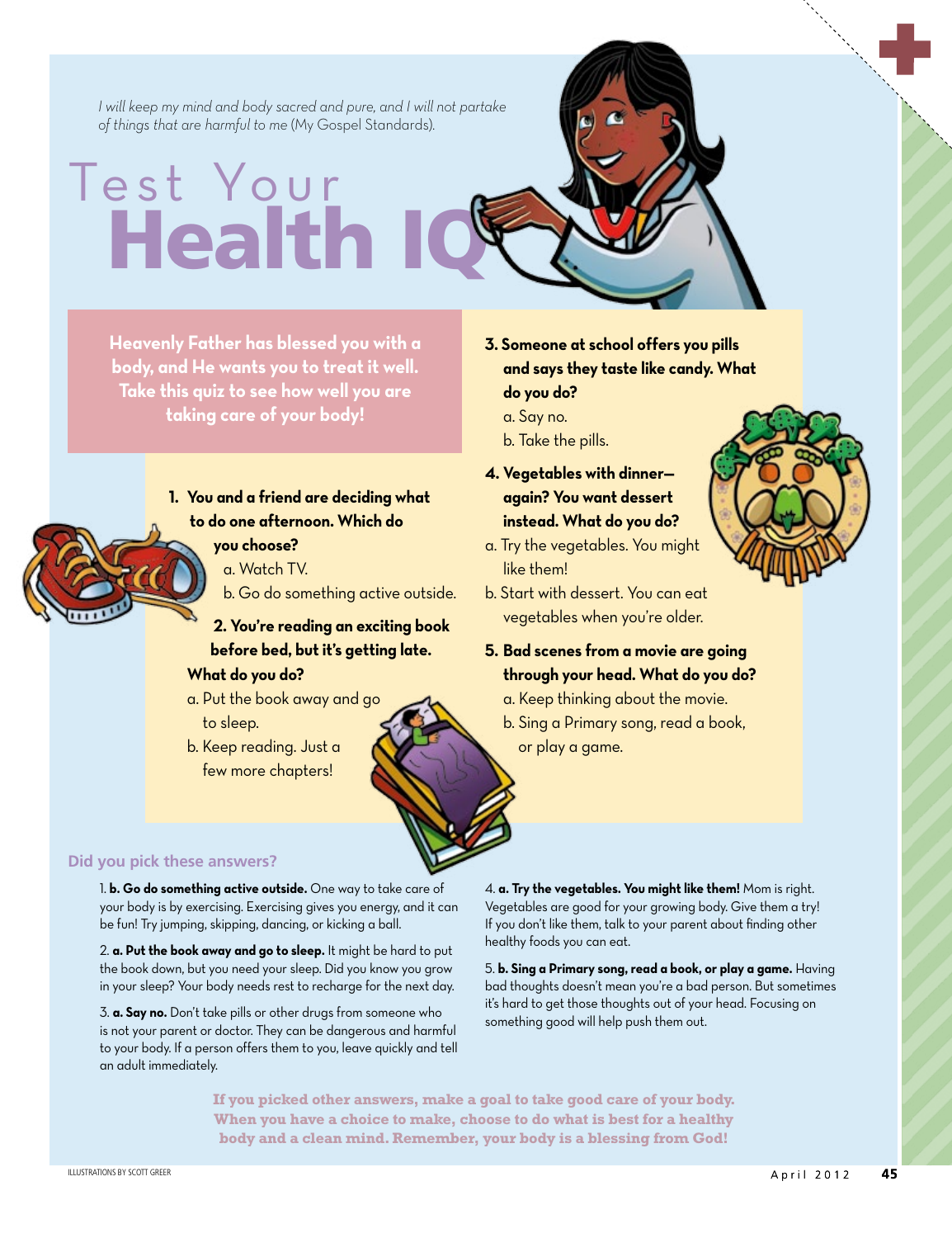

**By Annie Beer** (Based on a true story)

*I will live now to be worthy to go to the temple and do my part to have an eternal family* (My Gospel Standards).

re you girls excited to see the temple?" Mom asked A as she, Natalie, and Stephanie drove to the Detroit Michigan Temple site.

"Yes!" the sisters said.

"Is it true they're putting the marble on the walls right now?" Natalie asked.

"I think so," Mom said.

"I can't wait until it's done," Stephanie said. "It's going to be so pretty."

The girls were going to a special activity day. They

were visiting the new temple while it was still under construction.

When they got to the temple site they met their group of girls and their leader, Sister Jones.

Walking around the construction site, Sister Jones told stories of the Kirtland and Nauvoo Temples and the early Latter-day Saints.

"They built temples and then were run out of their towns. They had to leave behind the beautiful buildings they had spent so long making," Sister Jones said. "We are blessed to have the temples that we do today, and to now have a temple so close to us."

> of the temple is the peace I feel when I think about it

الله السابقة السابقة المسلمة السابقة السابقة السابقة السابقة السابقة السابقة السابقة السابقة السابقة السابقة ال<br>السابقة السابقة السابقة السابقة السابقة السابقة السابقة السابقة السابقة السابقة السابقة السابقة السابقة الساب